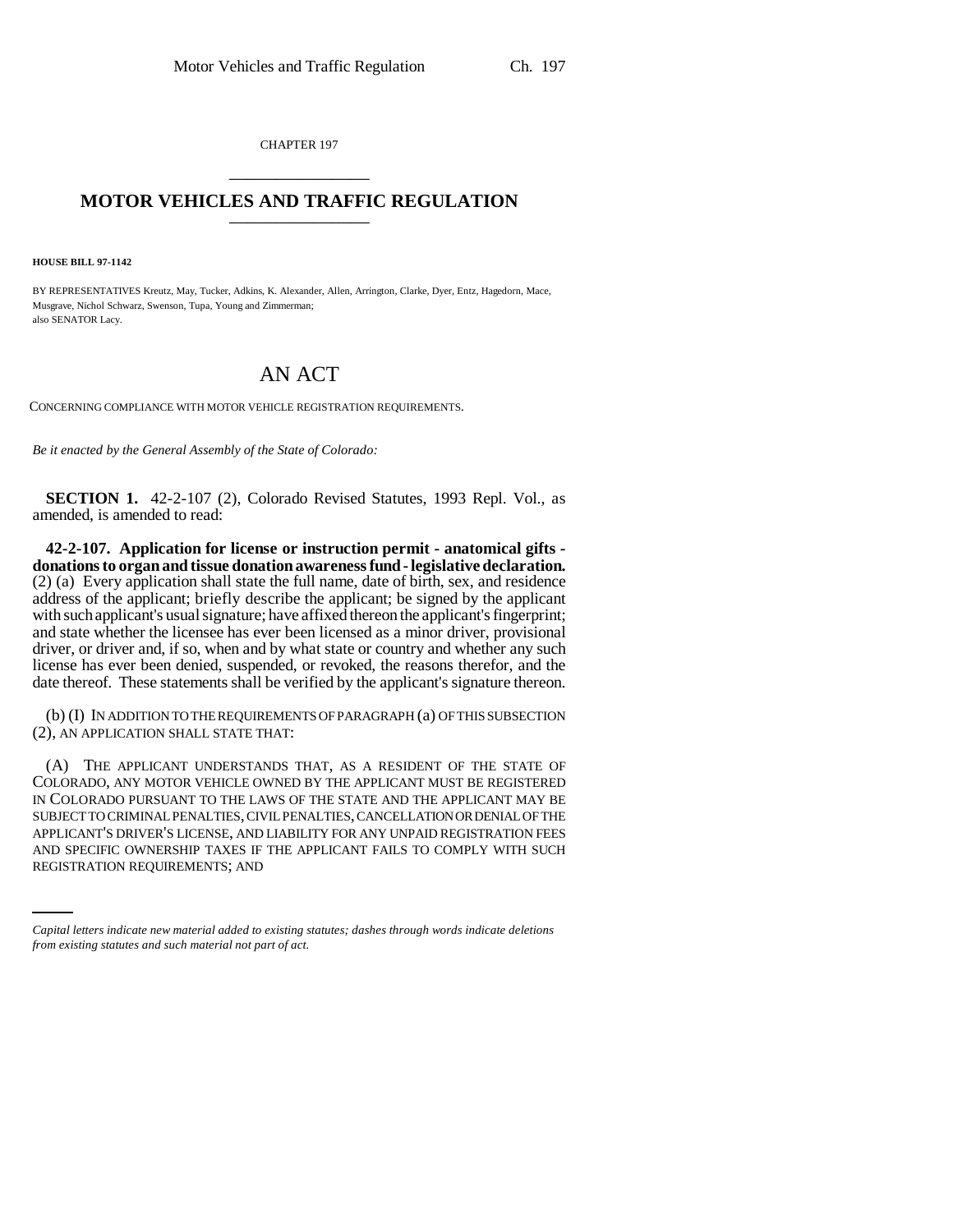(B) THE APPLICANT AGREES, WITHIN THIRTY DAYS AFTER THE DATE THE APPLICANT BECAME A RESIDENT, TO REGISTER IN COLORADO ANY VEHICLE OWNED BY THE APPLICANT.

(II) THE APPLICANT SHALL VERIFY THE STATEMENTS REQUIRED BY THIS PARAGRAPH (b) BY THE APPLICANT'S SIGNATURE ON THE APPLICATION.

**SECTION 2.** 42-2-122 (1), Colorado Revised Statutes, 1993 Repl. Vol., as amended, is amended BY THE ADDITION OF A NEW PARAGRAPH to read:

**42-2-122. Department may cancel license - provisional license for physical or mental limitations.** (1) The department has the authority to cancel, deny, or deny the reissuance of any driver's, minor driver's, or provisional driver's license upon determining that the licensee was not entitled to the issuance thereof for any of the following reasons:

(e) FAILURE OF THE LICENSEE TO REGISTER IN COLORADO ALL VEHICLES OWNED BY THE LICENSEE UNDER THE REQUIREMENTS OF SECTION 42-3-103.

**SECTION 3.** 42-2-302 (1), Colorado Revised Statutes, 1993 Repl. Vol., as amended, is amended to read:

**42-2-302. Department may issue - limitations.** (1) (a) Any person, which for purposes of this part 3 means a resident of this state, may be issued an identification card by the department certified by the registrant and attested by the department as to true name, date of birth, current address, social security number, if any, and any other identifying data the department may require. Every application for an identification card shall be signed and verified by the applicant before a person authorized to administer oaths or by an employee of the department.

(b) (I) IN ADDITION TO THE REQUIREMENTS OF PARAGRAPH (a) OF THIS SUBSECTION (1), AN APPLICATION FOR AN IDENTIFICATION CARD SHALL STATE THAT:

(A) THE APPLICANT UNDERSTANDS THAT, AS A RESIDENT OF THE STATE OF COLORADO, ANY MOTOR VEHICLE OWNED BY THE APPLICANT MUST BE REGISTERED IN COLORADO PURSUANT TO THE LAWS OF THE STATE AND THE APPLICANT MAY BE SUBJECT TO CRIMINAL PENALTIES, CIVIL PENALTIES, CANCELLATION OR DENIAL OF THE APPLICANT'S IDENTIFICATION CARD, AND LIABILITY FOR ANY UNPAID REGISTRATION FEES AND SPECIFIC OWNERSHIP TAXES IF THE APPLICANT FAILS TO COMPLY WITH SUCH REGISTRATION REQUIREMENTS; AND

(B) THE APPLICANT AGREES, WITHIN THIRTY DAYS AFTER THE DATE THE APPLICANT BECAME A RESIDENT, TO REGISTER IN COLORADO ANY VEHICLE OWNED BY THE APPLICANT.

(II) THE APPLICANT SHALL VERIFY THE STATEMENTS REQUIRED BY THIS PARAGRAPH (b) BY THE APPLICANT'S SIGNATURE ON THE APPLICATION.

**SECTION 4.** Part 3 of article 2 of title 42, Colorado Revised Statutes, 1993 Repl. Vol., as amended, is amended BY THE ADDITION OF A NEW SECTION to read: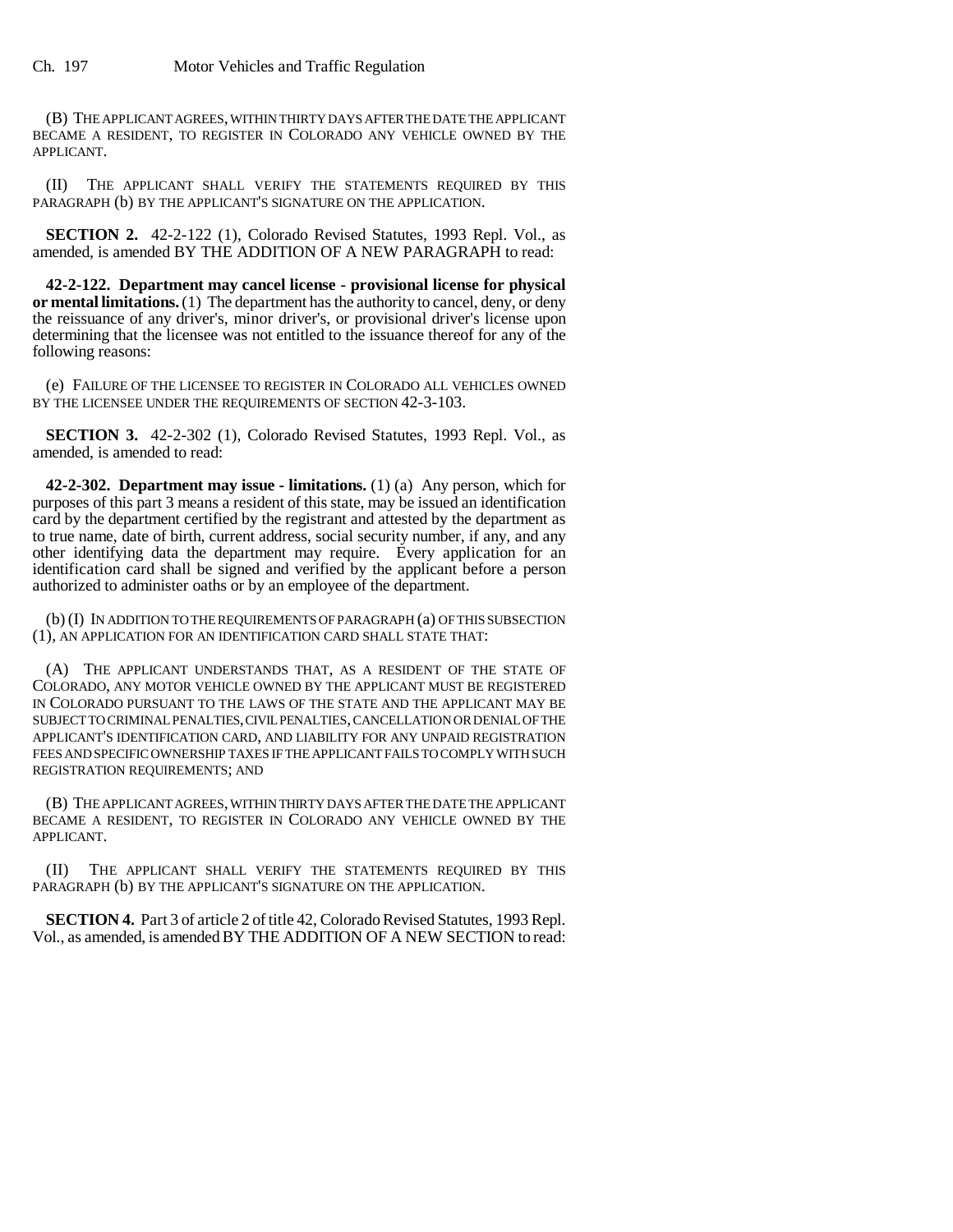**42-2-304.5. Cancellation or denial of identification card - failure to register vehicles in Colorado.** THE DEPARTMENT MAY CANCEL, DENY, OR DENY REISSUANCE OF AN IDENTIFICATION CARD UPON DETERMINING THAT THE REGISTRANT HAS FAILED TO REGISTER IN COLORADO ALL VEHICLES OWNED BY THE REGISTRANT UNDER THE REQUIREMENTS OF SECTION 42-3-103. UPON SUCH CANCELLATION, THE REGISTRANT SHALL SURRENDER THE IDENTIFICATION CARD TO THE DEPARTMENT. THE REGISTRANT IS ENTITLED TO A HEARING UNDER THE PROCEDURES PROVIDED IN SECTION 42-2-122.

**SECTION 5.** 42-2-403 (2), Colorado Revised Statutes, 1993 Repl. Vol., as amended, is amended BY THE ADDITION OF A NEW PARAGRAPH to read:

**42-2-403. Department authority - rules and regulations - federal requirements.** (2) (c) (I) IN ADDITION TO ANY OTHER REQUIREMENTS, AN APPLICATION FOR A COMMERCIAL DRIVER'S LICENSE SHALL STATE THAT:

(A) THE APPLICANT UNDERSTANDS THAT, AS A RESIDENT OF THE STATE OF COLORADO, ANY MOTOR VEHICLE OWNED BY THE APPLICANT MUST BE REGISTERED IN COLORADO PURSUANT TO THE LAWS OF THE STATE AND THE APPLICANT MAY BE SUBJECT TO CRIMINAL PENALTIES, CIVIL PENALTIES, CANCELLATION OR DENIAL OF THE APPLICANT'S DRIVER'S LICENSE, AND LIABILITY FOR ANY UNPAID REGISTRATION FEES AND SPECIFIC OWNERSHIP TAXES IF THE APPLICANT FAILS TO COMPLY WITH SUCH REGISTRATION REQUIREMENTS; AND

(B) THE APPLICANT AGREES, WITHIN THIRTY DAYS AFTER THE DATE THE APPLICANT BECAME A RESIDENT, TO REGISTER IN COLORADO ANY VEHICLE OWNED BY THE APPLICANT.

(II) THE APPLICANT SHALL VERIFY THE STATEMENTS REQUIRED BY THIS PARAGRAPH (c) BY THE APPLICANT'S SIGNATURE ON THE APPLICATION.

**SECTION 6.** 42-3-103 (4) (a), Colorado Revised Statutes, 1993 Repl. Vol., as amended, is amended to read:

**42-3-103. Registration required - exemptions.** (4) (a) When any owner or operator or any occupant of a vehicle, as specified in subsection (1) of this section, which is or has been duly registered for the current year in another state or country of which such owner, operator, or occupant has been a resident becomes a resident of this state, as defined in section 42-1-102, the said owner shall, irrespective of such previous registration, immediately apply to the department and obtain registration for such vehicle in this state WITHIN THIRTY DAYS AFTER BECOMING A RESIDENT OF COLORADO. Any person who violates any provision of this paragraph (a) commits a class B traffic infraction IS SUBJECT TO THE PENALTIES PROVIDED IN SECTION 42-6-139.

**SECTION 7.** 42-6-139 (3) and (4), Colorado Revised Statutes, 1993 Repl. Vol., as amended, are amended, and the said 42-6-139 is further amended BY THE ADDITION OF A NEW SUBSECTION, to read:

**42-6-139. Registration - where made.** (3) Any person who knowingly violates any of the provisions of subsection (2) of this section, SECTION 42-3-103 (4) (a), SECTION 42-6-140, or any rule or regulation of the director relating thereto made